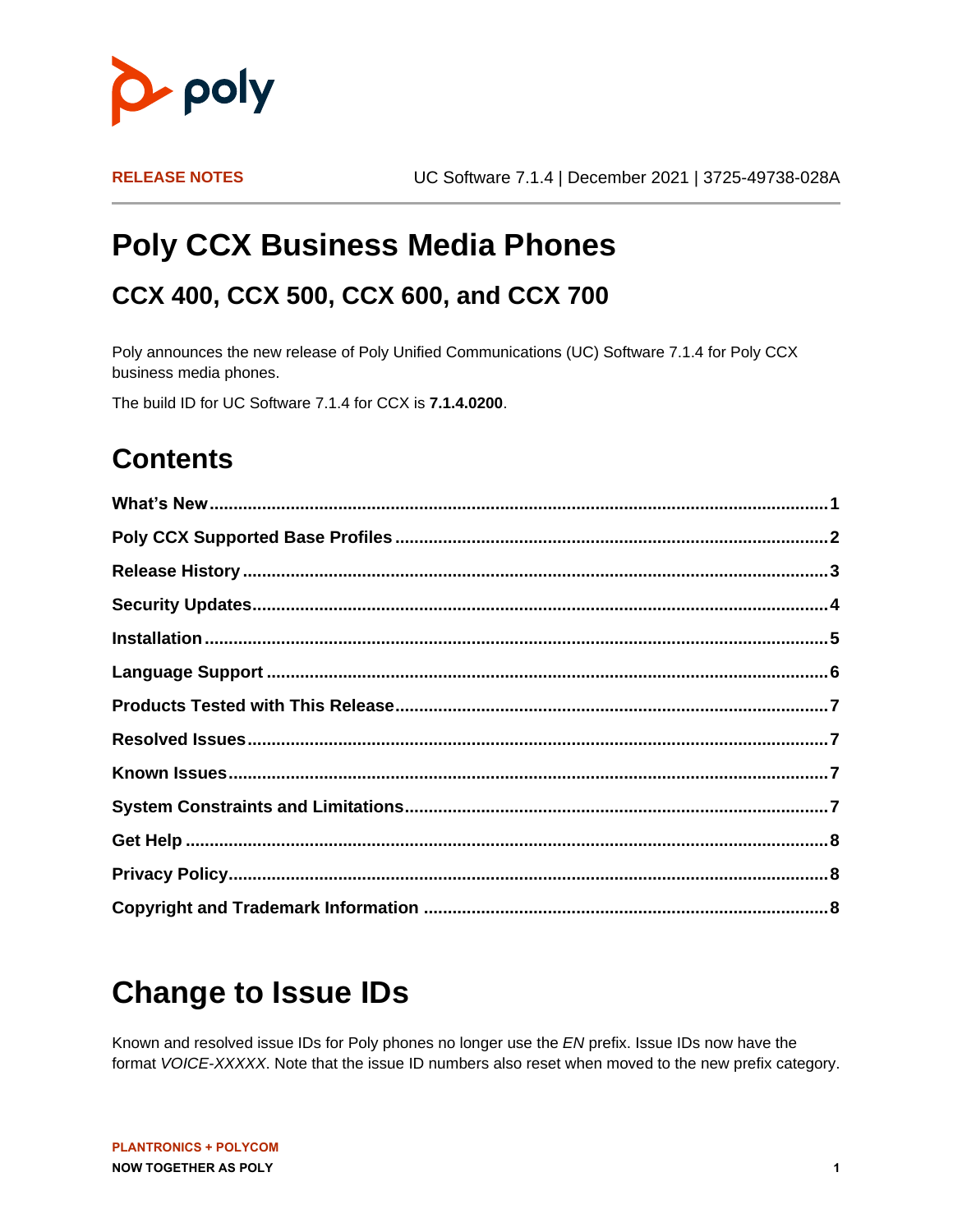### **What's New**

Poly CCX UC Software 7.1.4 is a release for OpenSIP, Microsoft Teams, Skype for Business, and Zoom. These release notes include information on important field fixes and the following new feature:

● [Microsoft Teams Enhancements](#page-1-1)

Poly frequently provides software updates with new features and recommends that you regularly update the software on your Poly CCX business media phones for the best performance and experience.

#### <span id="page-1-1"></span>*Microsoft Teams Enhancements*

This release supports Teams app version 1449/1.0.94.2021112302 for Poly CCX 400, CCX 500, and CCX 600 business media phones, which include system improvements. For more information, see [What's](https://support.microsoft.com/en-us/office/what-s-new-in-microsoft-teams-devices-eabf4d81-acdd-4b23-afa1-9ee47bb7c5e2#ID0EBD=Desk_phones)  [new in Microsoft Teams.](https://support.microsoft.com/en-us/office/what-s-new-in-microsoft-teams-devices-eabf4d81-acdd-4b23-afa1-9ee47bb7c5e2#ID0EBD=Desk_phones)

## <span id="page-1-0"></span>**Poly CCX Supported Base Profiles**

The following table lists the base profiles supported on each CCX phone model for this release.

| <b>Phone Model</b>  | <b>OpenSIP</b> | <b>Microsoft Teams</b> | <b>Zoom Phone</b> | <b>Skype for Business</b> |
|---------------------|----------------|------------------------|-------------------|---------------------------|
| CCX 400 (Microsoft) | Supported      | Supported              | Not supported     | Supported                 |
| CCX 400 (OpenSIP)   | Supported      | Supported              | Not supported     | Supported                 |
| CCX 500 (Microsoft) | Supported      | Supported              | Not supported     | Supported                 |
| CCX 500 (OpenSIP)   | Supported      | Supported              | Not supported     | Supported                 |
| CCX 600 (Microsoft) | Supported      | Supported              | Supported         | Supported                 |
| CCX 600 (OpenSIP)   | Supported      | Supported              | Supported         | Supported                 |
| CCX 700 (OpenSIP)   | Supported      | Not supported          | Supported         | Not supported             |

#### **Base Profiles Supported on CCX Business Media Phones**

#### *Microsoft Teams Components*

The following table lists the component versions for the embedded Teams application on CCX 400, CCX 500, and CCX 600 business media phones.

For more information on this Teams version, see [What's new in Microsoft Teams.](https://support.microsoft.com/en-us/office/what-s-new-in-microsoft-teams-devices-eabf4d81-acdd-4b23-afa1-9ee47bb7c5e2#ID0EBD=Desk_phones)

#### **Microsoft Component Versions for CCX Phones**

| <b>Microsoft Component</b> | <b>Version</b>         |
|----------------------------|------------------------|
| Microsoft Teams            | 1449/1.0.94.2021112302 |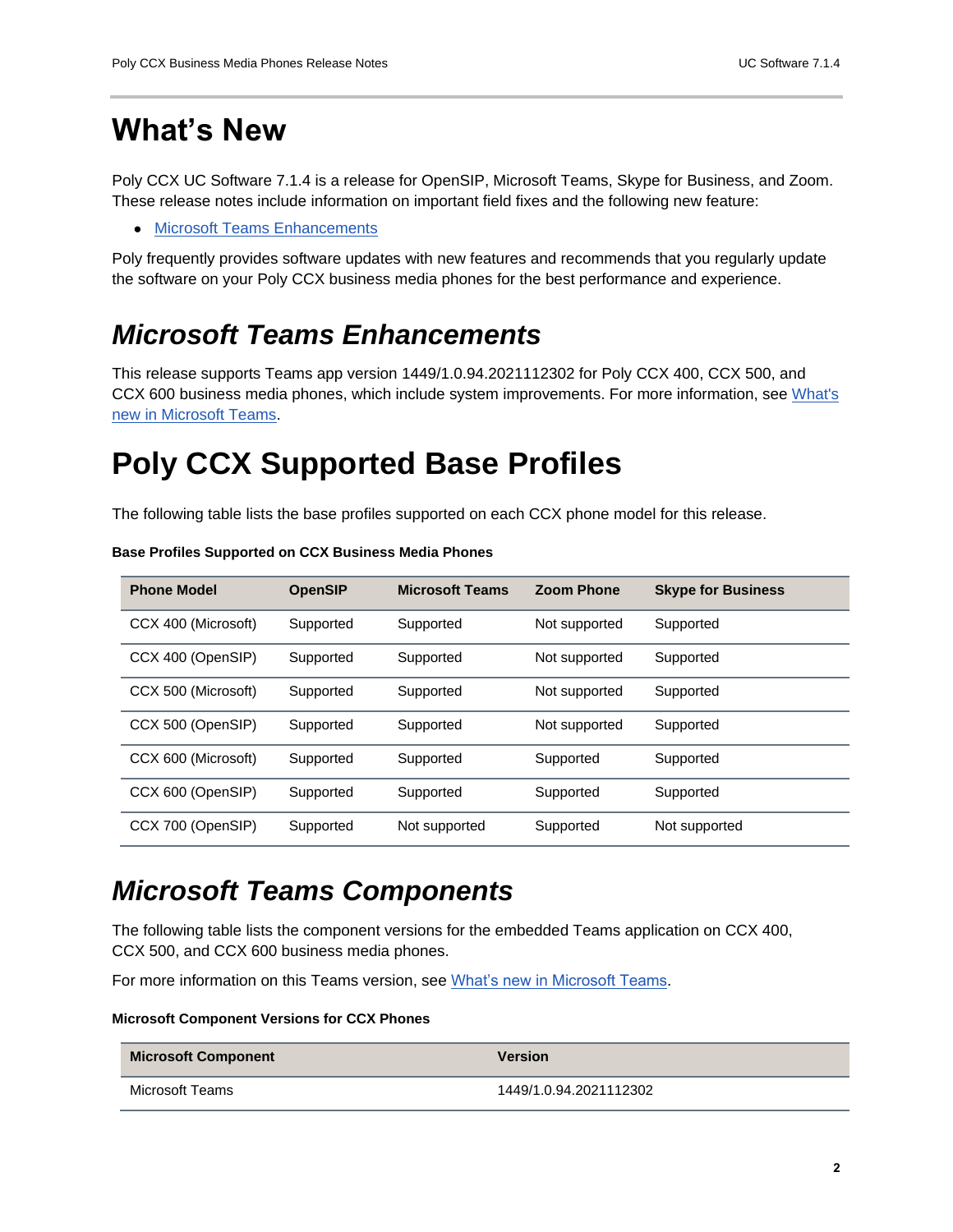| <b>Microsoft Component</b>      | <b>Version</b>                    |
|---------------------------------|-----------------------------------|
| Microsoft Admin Agent           | 1.0.0.202110130735.product (v298) |
| Microsoft Intune Company Portal | 5.0.5304.0                        |

#### *Cameras Supported with CCX 600*

CCX 600 business media phones support the following cameras (OpenSIP and Zoom Phone only):

• Polycom EagleEye Mini USB camera (mounting kit sold separately)

#### *Headsets Supported with CCX 400*

CCX 400 business media phones support the following headsets:

- Plantronics Blackwire C710
- Plantronics Blackwire 5220 series
- Plantronics Blackwire 3225 series
- Plantronics Blackwire 7225 series
- Plantronics Savi 8220
- Poly CS 530

### *Headsets Supported with CCX 500, CCX 600, and CCX 700*

CCX 500, CCX 600, and CCX 700 business media phones support the following headsets:

- Poly Voyager 8200 UC Bluetooth headset
- Poly Voyager 8200 UC USB headset
- Poly Voyager Focus UC B825 USB Headset & BT headset
- Plantronics Blackwire 710 corded headset
- Plantronics Blackwire 5220 USB headset
- Plantronics Blackwire 3225 USB headset
- Plantronics EncorePro 510D (Adaptor DA90)
- Plantronics EncorePro HW720 (Adaptor DA80 and DA70)
- Plantronics EncorePro HW510 (Adaptor DA80 and DA70)
- Plantronics EncorePro 520 (only RJ9 support)
- Plantronics MDA100 QD

### <span id="page-2-0"></span>**Release History**

The following table lists the release history of Poly CCX business media phones.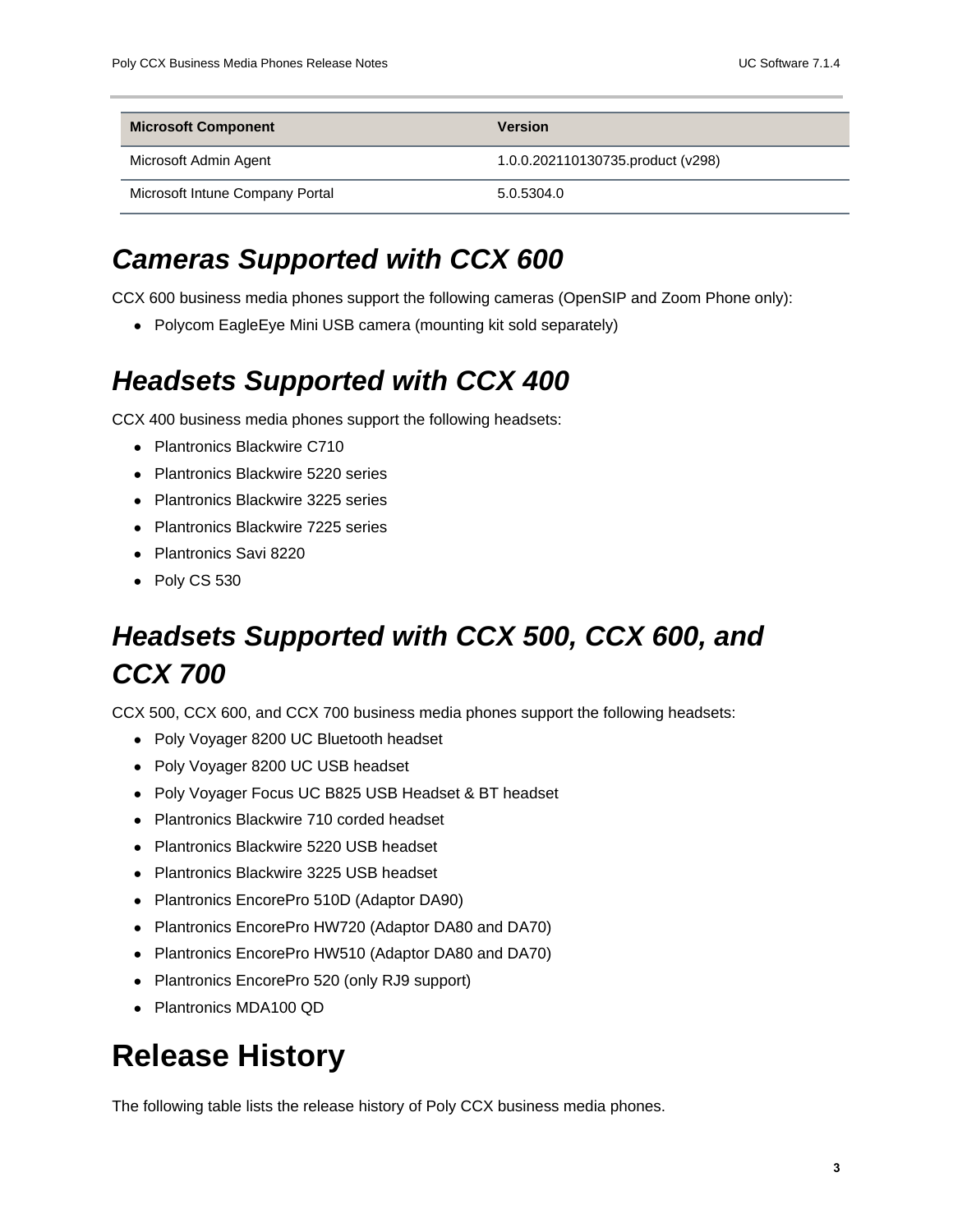#### **Release History**

| <b>Release</b> | <b>Release Date</b> | <b>Features</b>                                                                                        |
|----------------|---------------------|--------------------------------------------------------------------------------------------------------|
| 7.1.4          | December 2021       | Maintenance release for Poly CCX business media phones                                                 |
|                |                     | Support for Microsoft Teams version 1449/1.0.94.2021112302<br>٠                                        |
| 7.1.3          | November 2021       | Maintenance release for Poly CCX business media phones                                                 |
|                |                     | Support for Microsoft Teams version 1449/1.0.94.2021101205                                             |
| 7.2.0          | November 2021       | OpenSIP-only release that includes the following:                                                      |
|                |                     | <b>USB Features on CCX Phones</b>                                                                      |
|                |                     | Switching Call Applications on CCX Phones                                                              |
|                |                     | Basic Authentication for Web Proxy                                                                     |
|                |                     | STIR/SHAKEN Call Validation                                                                            |
|                |                     | Media Security Negotiation                                                                             |
| 7.1.2          |                     | This release number was skipped and never released.                                                    |
|                |                     |                                                                                                        |
| 7.1.1          | <b>June 2021</b>    | Maintenance release for Poly CCX business media phones that includes:                                  |
|                |                     | CCX 600 and CCX 700 as a Zoom Phone Appliance                                                          |
| 7.1.0          | <b>June 2021</b>    | OpenSIP-only release that includes important field fixes and the following:                            |
|                |                     | USB Audio Support on CCX Phones                                                                        |
| 7.0.3          | April 2021          | Maintenance release for Poly CCX business media phones                                                 |
|                |                     |                                                                                                        |
| 7.0.2          | April 2021          | Maintenance release for Poly CCX business media phones                                                 |
|                |                     | Support for Microsoft Teams version 1449/1.0.94.2021022403                                             |
| 7.0.1          | March 2021          | OpenSIP-only release that includes the following:                                                      |
|                |                     | Zoom Phone Support on Poly CCX business media phones                                                   |
| 7.0.0          | February 2021       | OpenSIP-only release that includes the following:                                                      |
|                |                     | All CCX 400, CCX 500, and CCX 600 business media phones support<br>the ability to switch base profiles |
|                |                     | Important field fixes                                                                                  |

# <span id="page-3-0"></span>**Security Updates**

Refer to the [Poly Security Center](http://support.polycom.com/PolycomService/support/us/support/documentation/security_center.html) for information about known and resolved security vulnerabilities.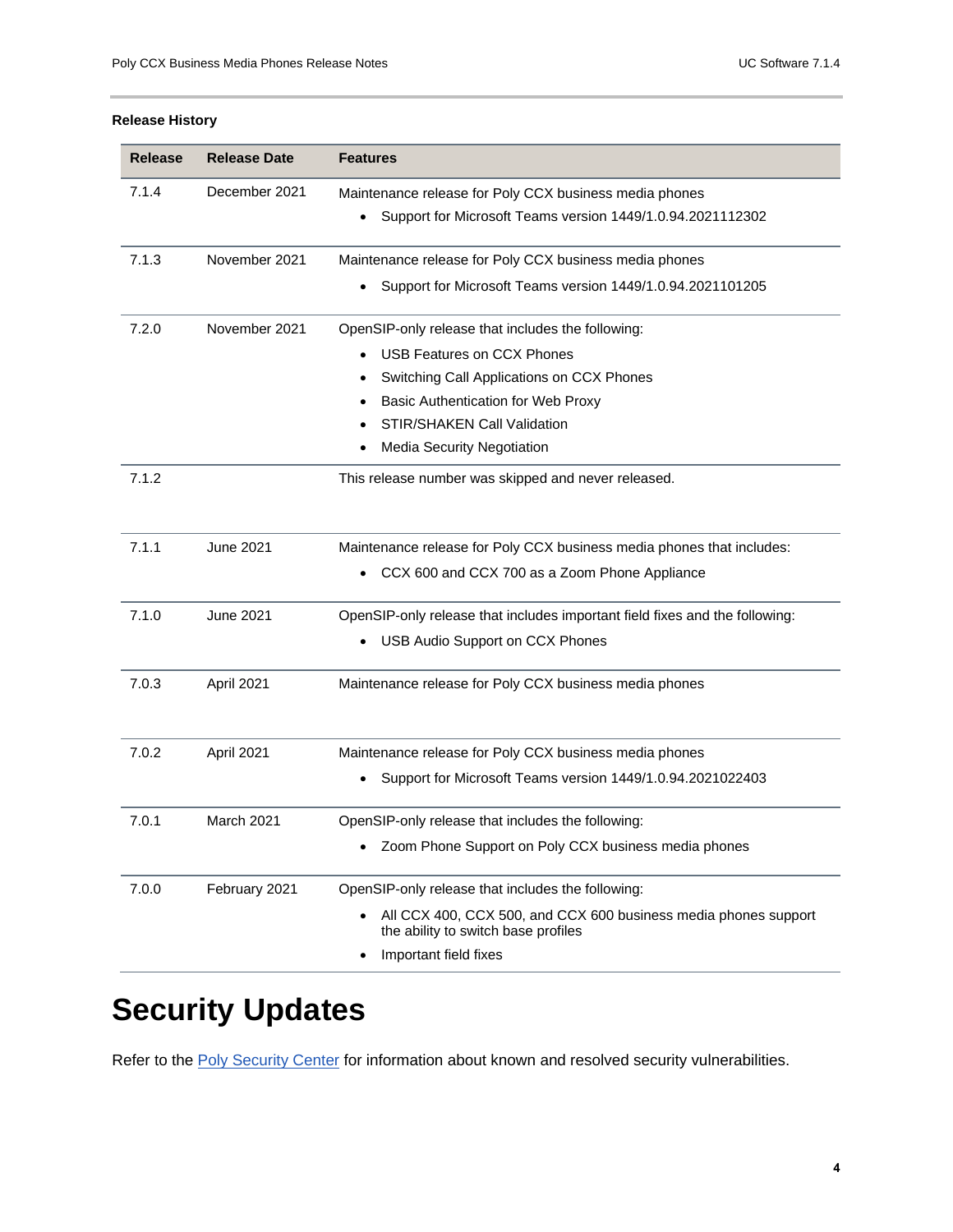## <span id="page-4-0"></span>**Installation**

Consider the following guidance when installing or updating to UC Software 7.1.4 for Poly CCX software.

## *Upgrade CCX 400 Business Media Phones from Version 1.0.0 or 1.0.1 to 6.2.23 or Later*

Use a FAT32 formatted USB flash drive to upgrade CCX 400 business media phones from version 1.0.0 or 1.0.1 to version 6.2.23. You can then upgrade the software again to this release version.

**Important:** Don't use these instructions to upgrade CCX 400 phones running CCX 6.2.11 or later. These instructions are only for CCX 400 phones running CCX 400 1.0.0 or 1.0.1.

#### **To upgrade CCX 400 business media phones from version 1.0.0 or 1.0.1 to 6.2.23:**

**1** Download the upgrade file

(Poly\_UC\_Software\_1.0.x\_to\_6.2.23.0396\_CCX400\_release\_sig.zip) from the Poly [Online Support Center.](https://support.polycom.com/content/support/north-america/usa/en/support/voice/ccx-phones/ccx400.html)

- **2** Rename the file to *fv\_update.zip*.
- **3** Transfer the file to a FAT32 formatted USB flash drive and connect the USB flash drive to the CCX 400 USB port.
- **4** At the prompt, verify that the current version is one of the following:
	- $> 1.0.0.0200$
	- $> 1.0.1.0054$
- **5** Press **Update**.

The upgrade completes in approximately 10 minutes.

**6** Once the upgrade completes, press **OK**.

The phone reboots and attempts to connect to a provisioning server. If the phone doesn't connect to a provisioning server, it displays the out-of-box setup screen.

**7** Change the administrator password and complete the setup wizard.

#### *Download the Distribution Files*

Poly recommends using the distribution file that corresponds to the phone model for your deployment. To match the correct software resource file to your phone model, see the [Split ZIP Files](#page-4-1) table. If you're provisioning your phones centrally using configuration files, download the corresponding resource file and extract the configuration files to the provisioning server. Make sure that you maintain the folder hierarchy in the ZIP file.

#### <span id="page-4-1"></span>*Understanding the Split ZIP Files*

To understand the files distributed in the ZIP file, refer to the following table.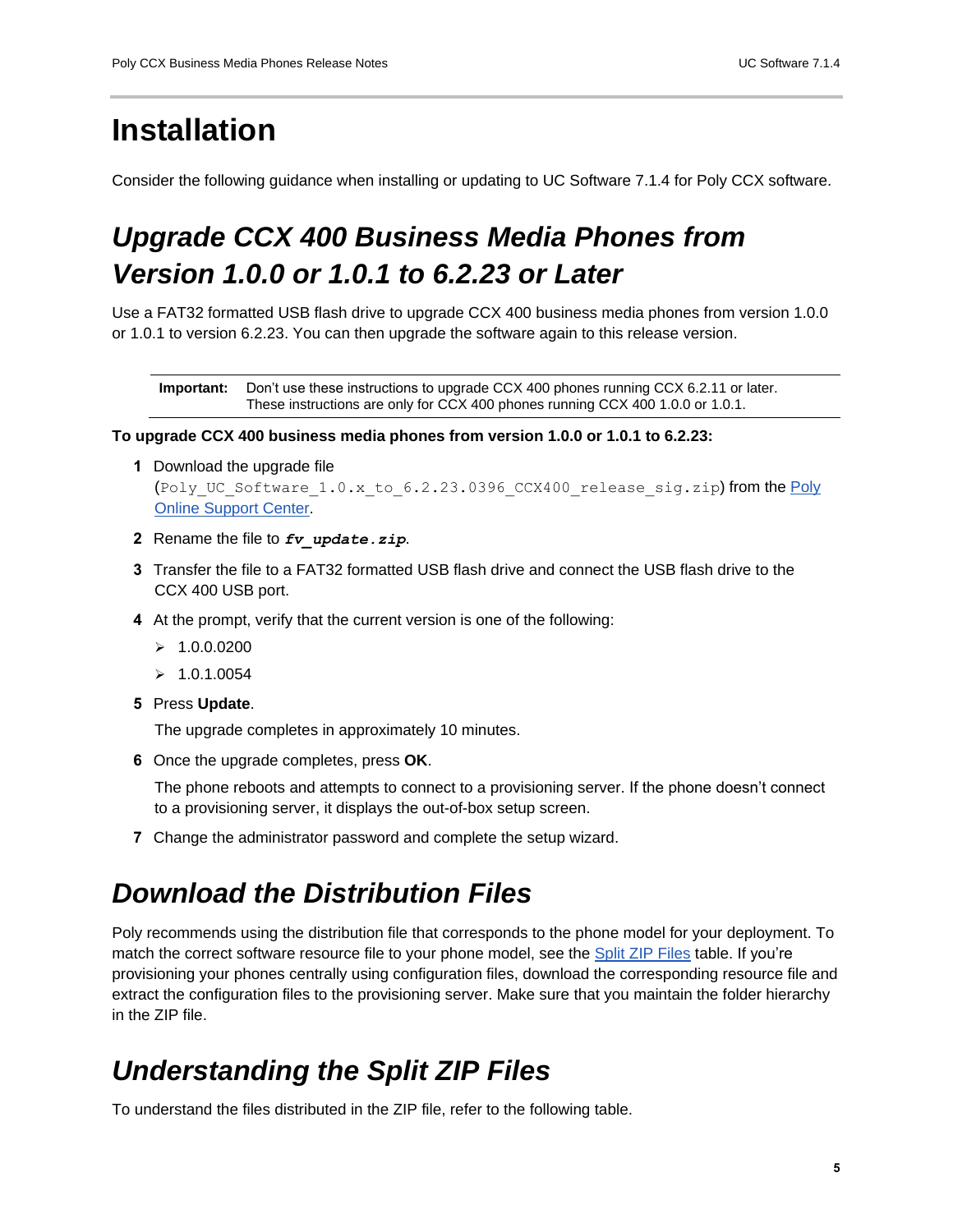#### **Split ZIP Files**

| <b>Distributed Files</b>        | <b>File Purpose and Application</b>                                                                                                                                          |
|---------------------------------|------------------------------------------------------------------------------------------------------------------------------------------------------------------------------|
| 3111-49700-001.sip.ld           | SIP application executable for Poly CCX 400 business media phones.                                                                                                           |
| 3111-49710-001.sip.ld           | SIP application executable for Poly CCX 500 business media phones.                                                                                                           |
| 3111-49770-001.sip.1d           | SIP application executable for Poly CCX 600 business media phones.                                                                                                           |
| 3111-49740-001.sip.ld           | SIP application executable for Poly CCX 700 business media phones.                                                                                                           |
| sip.ver                         | Text file detailing build-identifications for the release.                                                                                                                   |
| 000000000000.cfg                | Primary configuration template file.                                                                                                                                         |
| 000000000000-<br>directory~.xml | Local contact directory template file. To apply for each phone, replace the Os<br>(zeroes) with the MAC address of the phone and remove the ~ (tilde) from<br>the file name. |
| Welcome.wav                     | Startup welcome sound effect.                                                                                                                                                |
| LoudRing.wav                    | Sample loud ringer sound effect.                                                                                                                                             |
| Polycom-hold.wav                | Sample ringer sound effect.                                                                                                                                                  |
| Warble.wav                      | Sample ringer sound effect.                                                                                                                                                  |
| polycomConfig.xsd               | Primary configuration file that contains the parameters and their values.                                                                                                    |

# <span id="page-5-0"></span>**Language Support**

The Poly CCX business media phone user interface includes native support for the following languages:

- Arabic, UAE
- Chinese, Traditional
- Chinese, Simplified
- Czech, Czech Republic
- Danish, Denmark
- Dutch, Netherlands
- English, Canada
- English, United Kingdom
- English, United States
- French, Canada
- French, France
- German, Germany
- Hungarian, Hungary
- Italian, Italy
- Japanese, Japan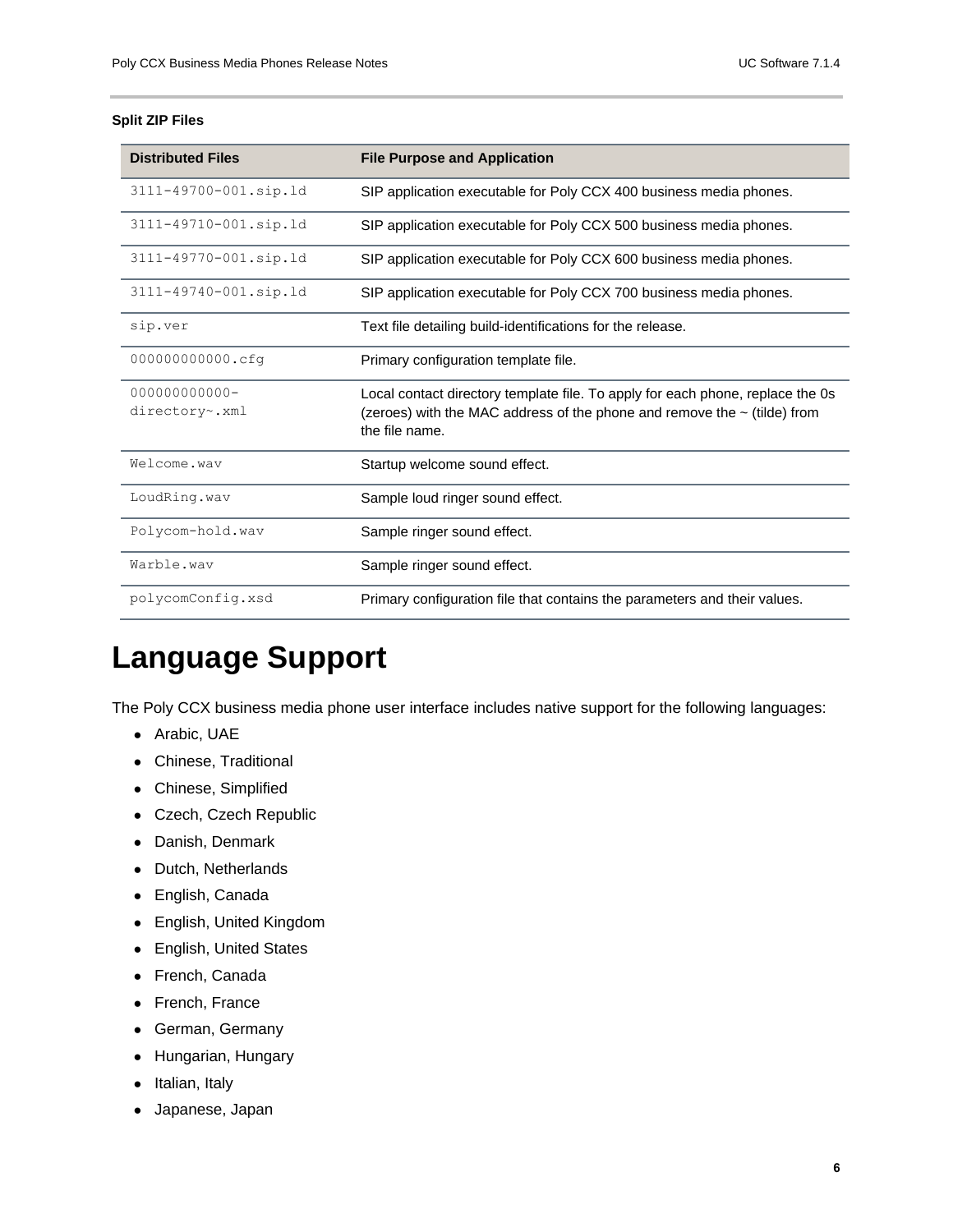- Korean, Korea
- Norwegian, Norway
- Polish, Poland
- Portuguese, Brazil
- Romanian, Romania
- Russian, Russia
- Slovenian, Slovenia
- Spanish, Spain
- Swedish, Sweden

# <span id="page-6-0"></span>**Products Tested with This Release**

Poly tests CCX business media phones with other products. The following list indicates only the products tested for compatibility with this release and isn't a complete inventory of compatible equipment.

Update all your Poly devices with the latest software before contacting Poly support to ensure the issue has not already been addressed by software updates. To view the latest software for your product, see the Current Poly Interoperability Matrix in [Service Policies](https://nam11.safelinks.protection.outlook.com/?url=http%3A%2F%2Fsupport.polycom.com%2FPolycomService%2Fsupport%2Fus%2Fsupport%2Fservice_policies.html&data=04%7C01%7Crebecca.zmarzly%40poly.com%7Cad3df741a647460199c408d9205a2ed8%7Cbc7c5f16c55e417daac0ff6bbfc27f76%7C1%7C0%7C637576393968397391%7CUnknown%7CTWFpbGZsb3d8eyJWIjoiMC4wLjAwMDAiLCJQIjoiV2luMzIiLCJBTiI6Ik1haWwiLCJXVCI6Mn0%3D%7C1000&sdata=GRJv1%2BbFacQhiKkIeCE50odSZaXgwriN4DQ8SLDLXQM%3D&reserved=0) at the Poly Online Support Center.

#### **Products Tested with This Release**

| <b>Product</b>                              | <b>Tested Versions</b> |
|---------------------------------------------|------------------------|
| Polycom RealPresence DMA 7000               | 10.0.0                 |
| <b>Cisco Unified Communications Manager</b> | 12.5.1                 |

## <span id="page-6-1"></span>**Resolved Issues**

There are no resolved issues in this release.

## <span id="page-6-2"></span>**Known Issues**

<span id="page-6-3"></span>There are no known issues in this release.

# **System Constraints and Limitations**

This release includes the following constraints and limitations when using Poly CCX business media phones.

- Better Together over Ethernet (BToE) is only supported with CCX business media phones provisioned for Skype for Business.
- USB ports on CCX business media phones don't support device charging.